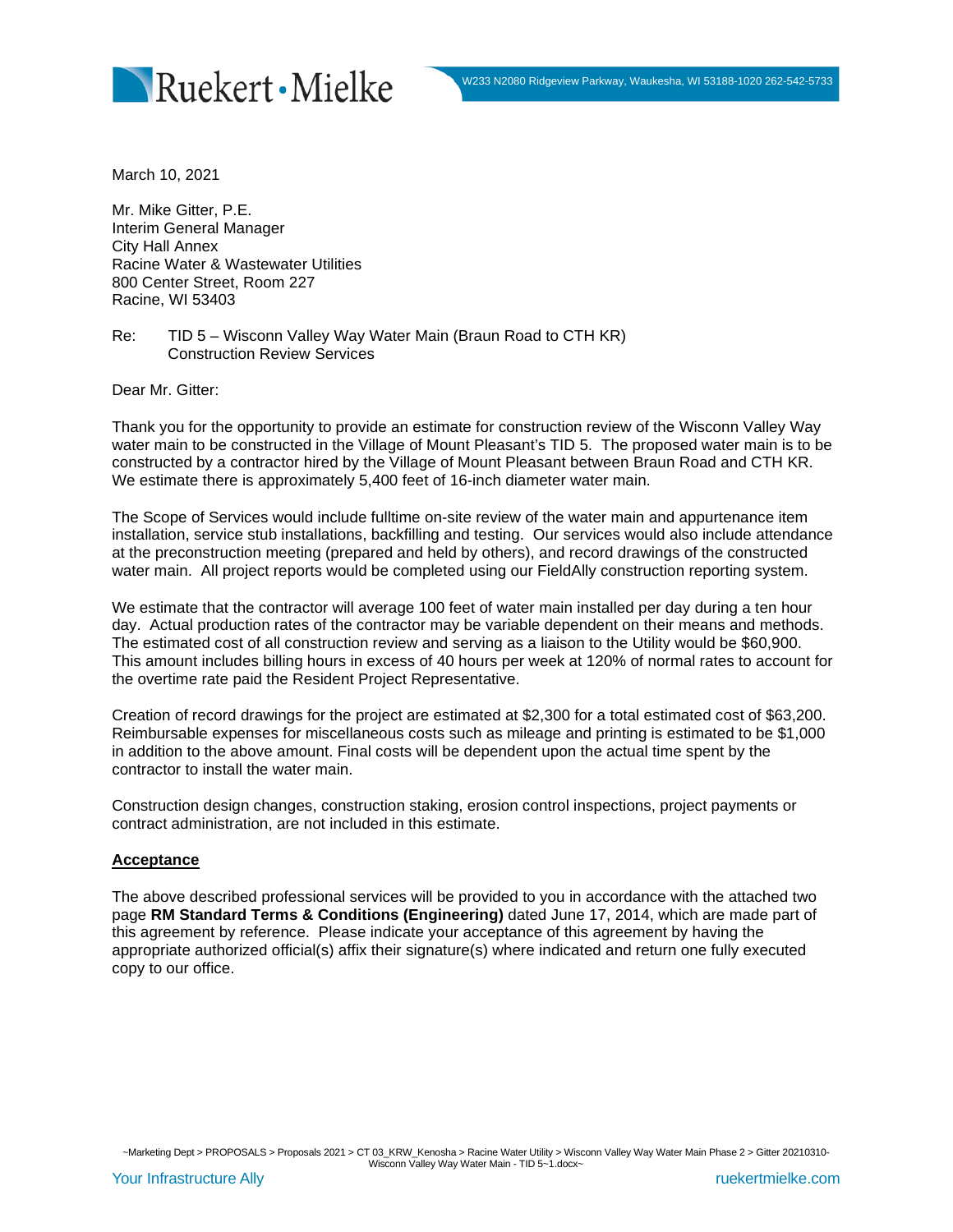

Mr. Mike Gitter, P.E. Racine Water & Wastewater Utilities March 10, 2021 Page 2

If you have any questions on the above, please feel free to contact me at 262-953-4103 or [kward@ruekert-mielke.com](mailto:kward@ruekert-mielke.com)

Respectfully,

RUEKERT & MIELKE, INC.

Kenneth R. Ward, P.E. (WI) Vice President/Office Manager [kward@ruekertmielke.com](mailto:kward@ruekertmielke.com)

KRW:sjs Enclosure cc: Evelin Garcia, Racine Water & Wastewater Utilities Chad Regalia, P.E., Racine Water & Wastewater Utilities Brennen E. Fischer, P.E., Ruekert & Mielke, Inc.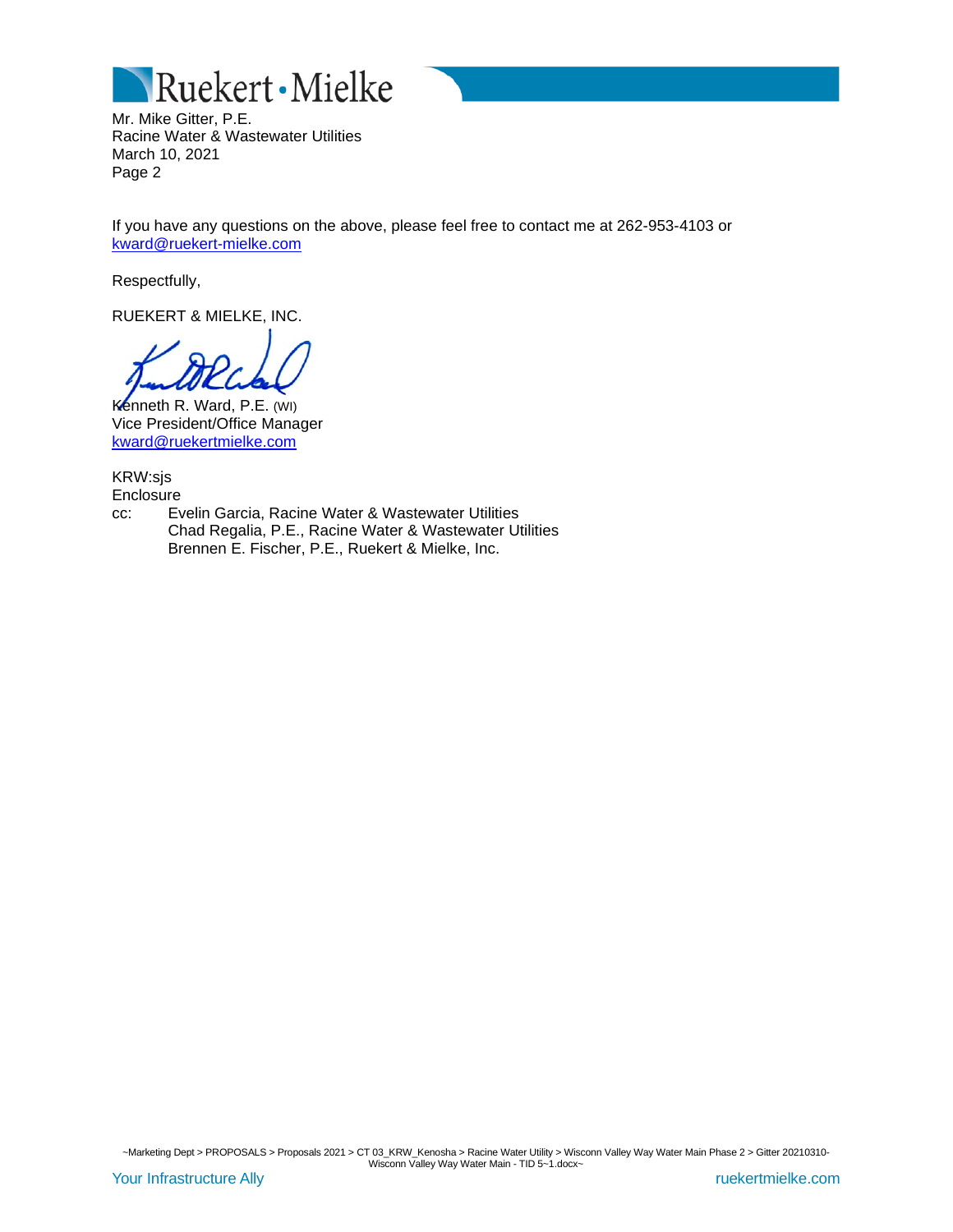

Mr. Mike Gitter, P.E. Racine Water & Wastewater Utilities March 10, 2021 Page 3

| <b>CLIENT NAME:</b>                                                 | <b>ENGINEER:</b>                        |
|---------------------------------------------------------------------|-----------------------------------------|
| Racine Water and Wastewater Utility                                 | Ruekert & Mielke, Inc.                  |
|                                                                     | Signature:<br>Kenneth R. Ward, P.E.     |
| Title:                                                              | Title: Vice President/Office Manager    |
| Date:                                                               | Date: March 10, 2021                    |
| ATTEST:                                                             |                                         |
|                                                                     |                                         |
| Title:<br><u> 1990 - Johann Barbara, martin amerikan personal (</u> |                                         |
| Date:                                                               |                                         |
| Designated Representative:                                          | Designated Representative:              |
|                                                                     | Name: Kenneth R. Ward, P.E.             |
| Title:                                                              | Vice President/Office Manager<br>Title: |
| Phone Number: 1999                                                  | Phone Number: (262) 542-5733            |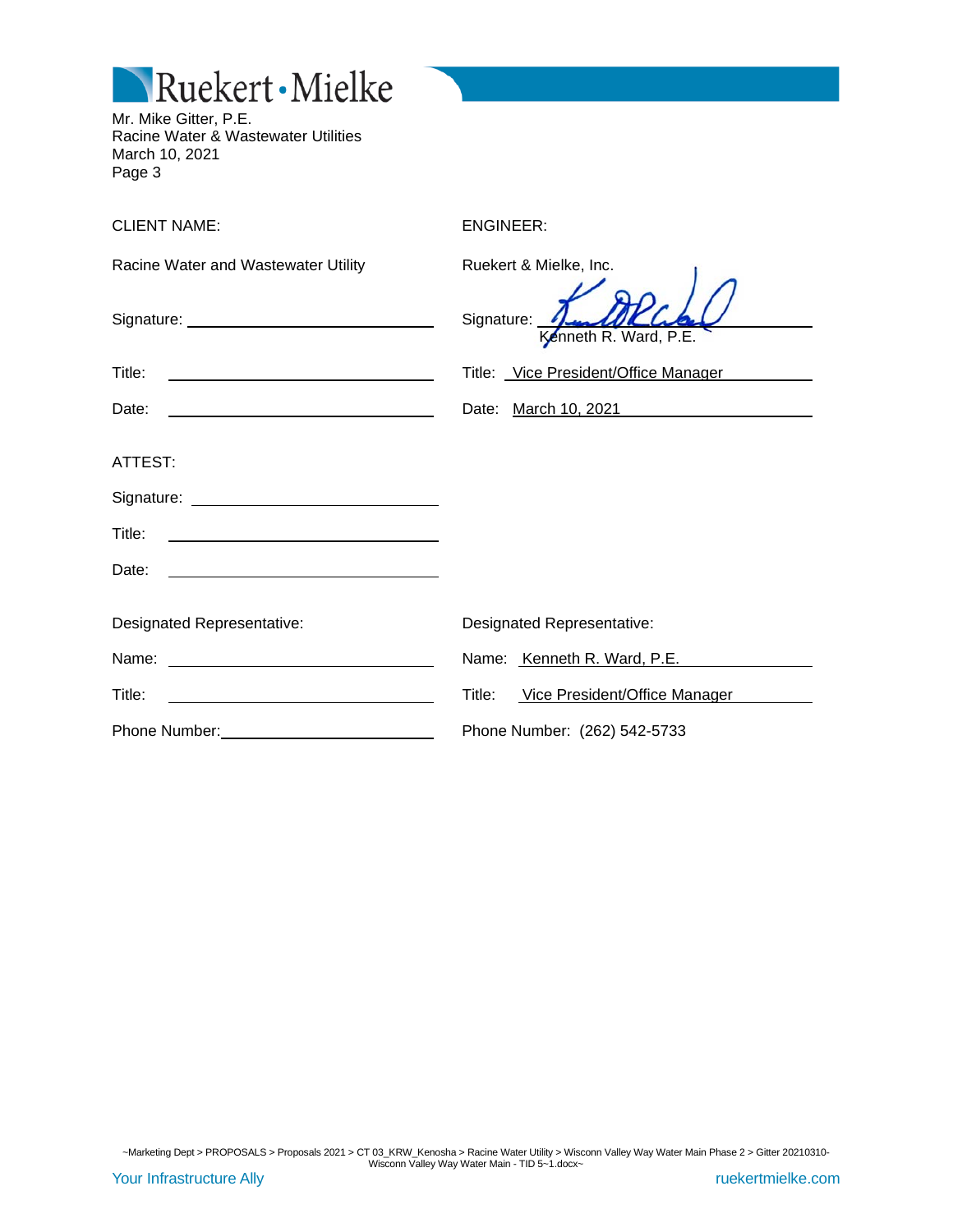### A. Standards of Performance

The standard of care for all professional engineering and related services performed or furnished by Engineer under this Agreement will be the care and skill ordinarily used by members of the subject profession practicing under similar circumstances at the same time and in the same locality. Engineer makes no warranties, express or implied, under this Agreement or otherwise, in connection with any services performed or furnished by Engineer.

### B. Authorized Representative

With the execution of this Agreement, Engineer and Owner shall designate specific individuals to act as Engineer's and Owner's representatives with respect to the services to be performed or furnished by Engineer and duties and responsibilities of Owner under this Agreement. Such individuals shall have authority to transmit instructions, receive information, and render decisions relative to the Assignment on behalf of the respective party whom the individual represents.

### C. Payments to Engineer

Invoices will be prepared in accordance with Engineer's standard invoicing practices and will be submitted to Owner by Engineer monthly, unless otherwise agreed. Invoices are due and payable within 30 days of receipt. If Owner fails to make any payment due Engineer for services and expenses within 30 days after receipt of Engineer's invoice therefore, the amounts due Engineer will be increased at the rate of 1.0% per month (or the maximum rate of interest permitted by law, if less) from said thirtieth day. In addition, Engineer may, after giving seven days written notice to Owner, suspend services under this Agreement until Engineer has been paid in full all amounts due for services, expenses, and other related charges.

### D. Ownership and Reuse of Documents

All documents prepared or furnished by Engineer pursuant to this Agreement are instruments of service, and Engineer shall retain an ownership and property interest therein (including the copyright and the right of reuse at the discretion of the Engineer) whether or not the Project is completed. Engineer grants Owner a limited license to use the documents on the Project, extensions of the Project, and for related uses of the Owner, subject to receipt by Engineer of full payment due and owing for all services relating to preparation of the documents. Such limited license shall not create any rights in third parties. Reuse of any documents pertaining to this Agreement by Owner shall be at Owner's sole risk; and Owner agrees to indemnify, defend, and hold Engineer harmless from all claims, damages, and expenses including reasonable attorney's fees arising out of such reuse of documents by Owner or by others acting through Owner.

#### E. Construction Review

Engineer will observe the work as agreed to for general compliance with the construction documents. Engineer shall not at any time supervise, direct, control, or have authority over any contractor's work, nor shall Engineer have authority over or be responsible for the means, methods, techniques, sequences, or procedures of construction selected or used by any contractor, or the safety precautions and programs incident thereto, for security or safety at the Project site, nor for any failure of a contractor to comply with Laws and Regulations applicable to that contractor's furnishing and performing of its work. Engineer shall not be responsible for the acts or omissions of any contractor. Engineer has no stop work authority.

#### F. Environmental

Engineer assumes no liability for the detection or removal of any hazardous substances found at or adjacent to the Project site.

#### G. Owner Provided Information

Engineer shall have the right to rely on the accuracy of any information provided by Owner. Engineer will not review this information for accuracy.

#### H. Permits and Approvals

It is the responsibility of the Owner to obtain all necessary permits and approvals for the Project. Engineer will assist the Owner in obtaining permits and approvals as mutually agreed to in writing.

#### I. Access

Owner shall arrange for safe access to and make all provisions for Engineer and Engineer's consultants to enter upon public and private property as required for Engineer to perform services under this Agreement.

#### J. Limit of Liability

To the fullest extent permitted by law, the total liability, in the aggregate, of Engineer and Engineer's officers, directors, partners, employees, agents, and consultants, or any of them to Owner and anyone claiming by, through, or under Owner, for any and all injuries, losses, damages and expenses, whatsoever arising out of, resulting from, or in any way related to this Agreement from any cause or causes including but not limited to the negligence, professional errors or omissions, strict liability or breach of contract or warranty, express or implied, of Engineer or Engineer's officers, directors, partners, employees, agents, and consultants, or any of them, shall not exceed the total amount of \$2,000,000.

#### K. Insurance

Engineer will maintain insurance coverage for Workers' Compensation, General Liability, and Automobile Liability and will provide certificates of insurance to Owner upon request.

# Page 1 of 2 pages **(Ruekert & Mielke, Inc. Standard Terms and Conditions)**

~Raw Materials > AGREEMENT > Terms and Conditions > RM Standard Terms and Conditions - Engineering-2014.docx~